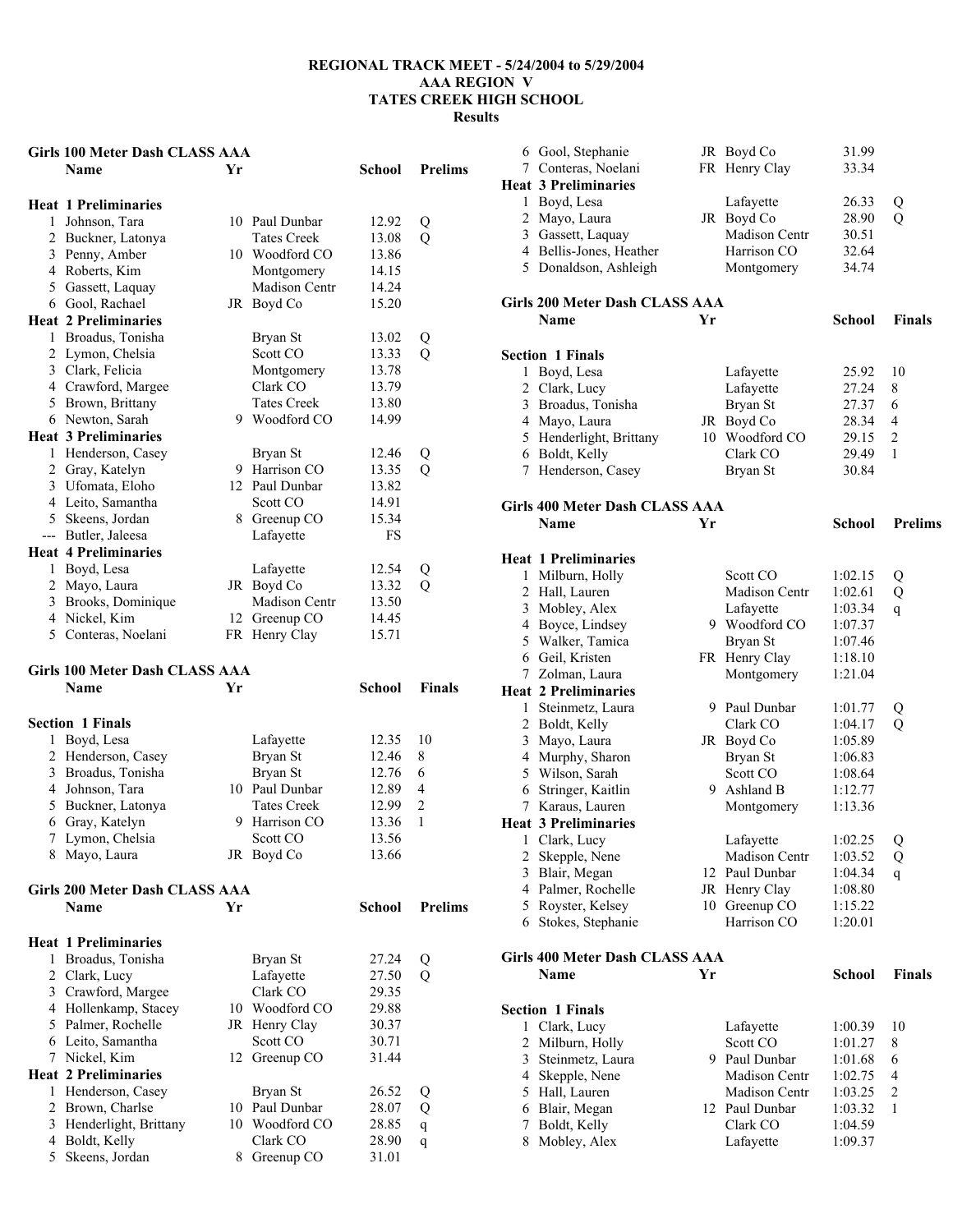### **Girls 800 Meter Run CLASS AAA**

|                  | <b>Name</b>                           | Yr |                       | School  | Finals         |
|------------------|---------------------------------------|----|-----------------------|---------|----------------|
| <b>Section 1</b> |                                       |    |                       |         |                |
| 1                | Davis, Maggie                         |    | 12 Paul Dunbar        | 2:22.10 | 10             |
| 2                | Kelly, Katie                          |    | Lafayette             | 2:22.92 | 8              |
|                  | 3 Kleinert, Coady                     |    | 12 Paul Dunbar        | 2:26.89 | 6              |
|                  | 4 Halasek, Andrea                     |    | Scott CO              | 2:28.03 | 4              |
|                  | 5 Grieshaber, Kim                     |    | 10 Woodford CO        | 2:32.37 | $\overline{2}$ |
|                  | 6 Wilhoit, Ella                       |    | 12 Woodford CO        | 2:32.84 | 1              |
|                  | 7 El Maraghi, Arwa                    |    | SR Tates Creek        | 2:39.97 |                |
|                  | 8 Mehr, Stephanie                     |    | SR Henry Clay         | 2:40.09 |                |
|                  | 9 Rush, Anna                          |    | Harrison CO           | 2:45.22 |                |
|                  | 10 Maggard, Annie                     |    | SR Boyd Co            | 2:45.42 |                |
|                  | 11 Martin, Jesse                      |    | JR Henry Clay         | 2:45.96 |                |
|                  | 12 Greer, Alison                      |    | Lafayette             | 2:51.87 |                |
|                  | 13 Johnson, Jenny                     |    | Scott CO              | 2:52.58 |                |
|                  | 14 Loan, Ashley                       |    | 10 Greenup CO         | 2:53.14 |                |
|                  | 15 Varennes, Raphaelle                |    | SR Boyd Co            | 2:56.29 |                |
|                  | 16 Powers, Mallory                    |    | Montgomery            | 2:56.34 |                |
|                  | 17 Simpson, Shana                     |    | 8 Greenup CO          | 3:39.96 |                |
|                  |                                       |    |                       |         |                |
|                  | <b>Girls 1600 Meter Run CLASS AAA</b> |    |                       |         |                |
|                  | <b>Name</b>                           | Yr |                       | School  | <b>Finals</b>  |
|                  |                                       |    |                       |         |                |
| <b>Section 1</b> |                                       |    |                       |         |                |
|                  | 1 Kelly, Katie                        |    | Lafayette             | 5:21.19 | 10             |
|                  | 2 Halasek, Andrea                     |    | Scott CO              | 5:25.61 | 8              |
|                  | 3 Grieshaber, Kim                     |    | 10 Woodford CO        | 5:28.45 | 6              |
|                  | 4 Gaily, Christina                    |    | <b>Tates Creek</b>    | 5:40.30 | 4              |
|                  | 5 Mehr, Stephanie                     |    | SR Henry Clay         | 5:42.45 | $\overline{2}$ |
|                  | 6 Davis, Colleen                      |    | 10 Paul Dunbar        | 5:49.35 | 1              |
|                  | 7 Bowlds, Megan                       |    | 11 Paul Dunbar        | 5:50.76 |                |
|                  | 8 El Maraghi, Arwa                    |    | <b>SR</b> Tates Creek | 5:54.00 |                |
|                  | 9 Etherington, Amy                    |    | 9 Woodford CO         | 5:56.80 |                |
|                  | 10 Rotramel, Julie                    |    | Lafayette             | 6:06.51 |                |
|                  | 11 Eigel, Glenna                      |    | Scott CO              | 6:11.67 |                |
|                  | 12 Thornberry, Rachel                 |    | Harrison CO           | 6:17.91 |                |
|                  | 13 Martin, Jesse                      |    | JR Henry Clay         | 6:18.87 |                |
|                  | 14 Varennes, Raphaelle                | SR | Boyd Co               | 6:57.73 |                |
|                  | 15 Kramer, Meridith                   |    | Montgomery            | 7:11.28 |                |
|                  | 16 Posma, Lauren                      |    | Boyd Co               | 7:15.94 |                |
| 17               | Simpson, Shana                        |    | 8 Greenup CO          | 7:51.55 |                |
|                  |                                       |    |                       |         |                |
|                  | <b>Girls 3200 Meter Run CLASS AAA</b> |    |                       |         |                |
|                  | <b>Name</b>                           | Yr |                       | School  | <b>Finals</b>  |
|                  |                                       |    |                       |         |                |
| <b>Section 1</b> |                                       |    |                       |         |                |

| ection i            |                       |          |                |
|---------------------|-----------------------|----------|----------------|
| 1 Davis, Colleen    | 10 Paul Dunbar        | 12:35.5h | 10             |
| 2 Gaily, Christina  | <b>Tates Creek</b>    | 12:44.8h | 8              |
| 3 Richardson, Julia | 11 Paul Dunbar        | 13:19.9h | 6              |
| 4 Rotramel, Julie   | Lafayette             | 13:24.8h | $\overline{4}$ |
| 5 Duncan, Amy       | Lafayette             | 14:41.9h | 2              |
| 6 Friddle, Kalyan   | 10 Woodford CO        | 15:19.5h |                |
| 7 Watkins, Laura    | Scott CO              | 16:29.4h |                |
| 8 Newton, Molly     | <b>SR</b> Tates Creek | 17:19.3h |                |
|                     |                       |          |                |

**School Prelims** 

# **Girls 100 Meter Hurdles CLASS AAA**

| <b>Heat 1 Preliminaries</b> |  |
|-----------------------------|--|

| 1              | Wallace, Amber                           |    | Lafayette                           | 16.47          | Q              |
|----------------|------------------------------------------|----|-------------------------------------|----------------|----------------|
|                | $\overline{c}$<br>Tackett, Alayna        |    | JR Boyd Co                          | 16.64          | Q              |
|                | 3 Gray, Katelyn                          |    | 9 Harrison CO                       | 17.10          | Q              |
|                | 4 Howard, Venessa                        |    | Scott CO                            | 19.02          | $\overline{Q}$ |
|                | 5<br>Arthur, Katie                       |    | 9 Paul Dunbar                       | 19.65          |                |
|                | 6 Brown, Kristen                         |    | FR Henry Clay                       | 20.48          |                |
|                | <b>Heat 2 Preliminaries</b>              |    |                                     |                |                |
|                | Gage, Danielle<br>1                      |    | <b>SR</b> Tates Creek               | 16.62          |                |
|                | 2<br>Duszyniski, Emily                   |    | 12 Harrison CO                      | 17.18          | Q<br>Q         |
|                | 3 Goni, Emily                            |    | 12 Ashland B                        | 17.28          | Q              |
|                | 4 Moore, Maegan                          |    | 9 Paul Dunbar                       | 19.18          | $\overline{Q}$ |
|                | 5 Marcum, Carrie                         |    | Scott CO                            | 19.35          |                |
|                |                                          |    |                                     |                |                |
|                | 6 Boggs, Megan<br>Northington, Janelle   |    | 8 Greenup CO                        | 21.49          |                |
| 7              |                                          |    | Lafayette                           | 23.52          |                |
|                | <b>Girls 100 Meter Hurdles CLASS AAA</b> |    |                                     |                |                |
|                | Name                                     | Yr |                                     | <b>School</b>  | <b>Finals</b>  |
|                |                                          |    |                                     |                |                |
|                | <b>Section 1 Finals</b>                  |    |                                     |                |                |
| 1              | Wallace, Amber                           |    | Lafayette                           | 16.22          | 10             |
| $\overline{2}$ | Gage, Danielle                           |    | SR Tates Creek                      | 16.36          | 8              |
| 3              | Tackett, Alayna                          |    | JR Boyd Co                          | 16.61          | 6              |
|                | 4 Gray, Katelyn                          |    | 9 Harrison CO                       | 16.97          | 4              |
|                |                                          |    | 12 Harrison CO                      | 17.01          | $\overline{c}$ |
|                | 5 Duszyniski, Emily                      |    | 12 Ashland B                        |                | 1              |
|                | 6 Goni, Emily                            |    |                                     | 17.06          |                |
| 7              | Moore, Maegan                            |    | 9 Paul Dunbar                       | 18.65          |                |
|                | 8 Howard, Venessa                        |    | Scott CO                            | 18.75          |                |
|                | <b>Girls 300 Meter Hurdles CLASS AAA</b> |    |                                     |                |                |
|                | <b>Name</b>                              | Yr |                                     | <b>School</b>  | <b>Prelims</b> |
|                |                                          |    |                                     |                |                |
|                | <b>Heat 1 Preliminaries</b>              |    |                                     |                |                |
|                | Gray, Katelyn<br>$\mathbf{1}$            |    | 9 Harrison CO                       | 51.08          | Q              |
|                | 2 Gage, Danielle                         |    | <b>SR</b> Tates Creek               | 53.09          | Q              |
|                | 3 Gool, Rachael                          |    | JR Boyd Co                          | 54.42          | q              |
|                | 4 Newton, Sarah                          |    | 9 Woodford CO                       | 56.90          |                |
|                | 5 Marcum, Carrie                         |    | Scott CO                            | 59.45          |                |
|                | <b>Heat 2 Preliminaries</b>              |    |                                     |                |                |
|                | 1 Goni, Emily                            |    | 12 Ashland B                        |                |                |
| $\overline{c}$ | Howard, Venessa                          |    | Scott CO                            | 50.53<br>55.10 | Q              |
| 3              |                                          |    |                                     | 56.18          | Q              |
|                | Northington, Janelle                     |    | Lafayette                           |                | q              |
|                | Heat 2 Preliminaries                     |    | (Girls 300 Meter Hurdles CLASS AAA) |                | <b>Prelims</b> |
|                | Name                                     | Yr |                                     | <b>School</b>  |                |
|                | 4 Stromberg, Tierney                     |    | 9 Paul Dunbar                       | 56.46          |                |
|                | 5 Moore, Amanda                          |    | SO Boyd Co                          | 1:03.50        |                |
|                |                                          |    |                                     |                |                |
|                | <b>Heat 3 Preliminaries</b>              |    |                                     |                |                |
|                | Wallace, Amber<br>1                      |    | Lafayette                           | 49.99          | Q              |
|                | $\overline{2}$<br>Arthur, Katie          |    | 9 Paul Dunbar                       | 52.13          | Q              |
|                | 3 Duszyniski, Emily                      |    | 12 Harrison CO                      | 56.26          |                |
|                | Brown, Kristen<br>4                      |    | FR Henry Clay                       | 1:00.19        |                |
| 5              | Boggs, Megan                             | 8  | Greenup CO                          | 1:00.67        |                |
|                | Girls 300 Meter Hurdles CLASS AAA        |    |                                     |                |                |
|                | Name                                     | Yr |                                     | <b>School</b>  | Finals         |
|                |                                          |    |                                     |                |                |
|                |                                          |    |                                     |                |                |
|                |                                          |    |                                     |                |                |
| 1              | <b>Section 1 Finals</b>                  |    |                                     |                |                |
|                | Wallace, Amber                           |    | Lafayette                           | 48.11          | 10             |
| 2<br>3         | Gray, Katelyn<br>Goni, Emily             | 12 | 9 Harrison CO<br>Ashland B          | 49.28<br>49.59 | 8<br>6         |

Arthur, Katie 9 Paul Dunbar 49.60 4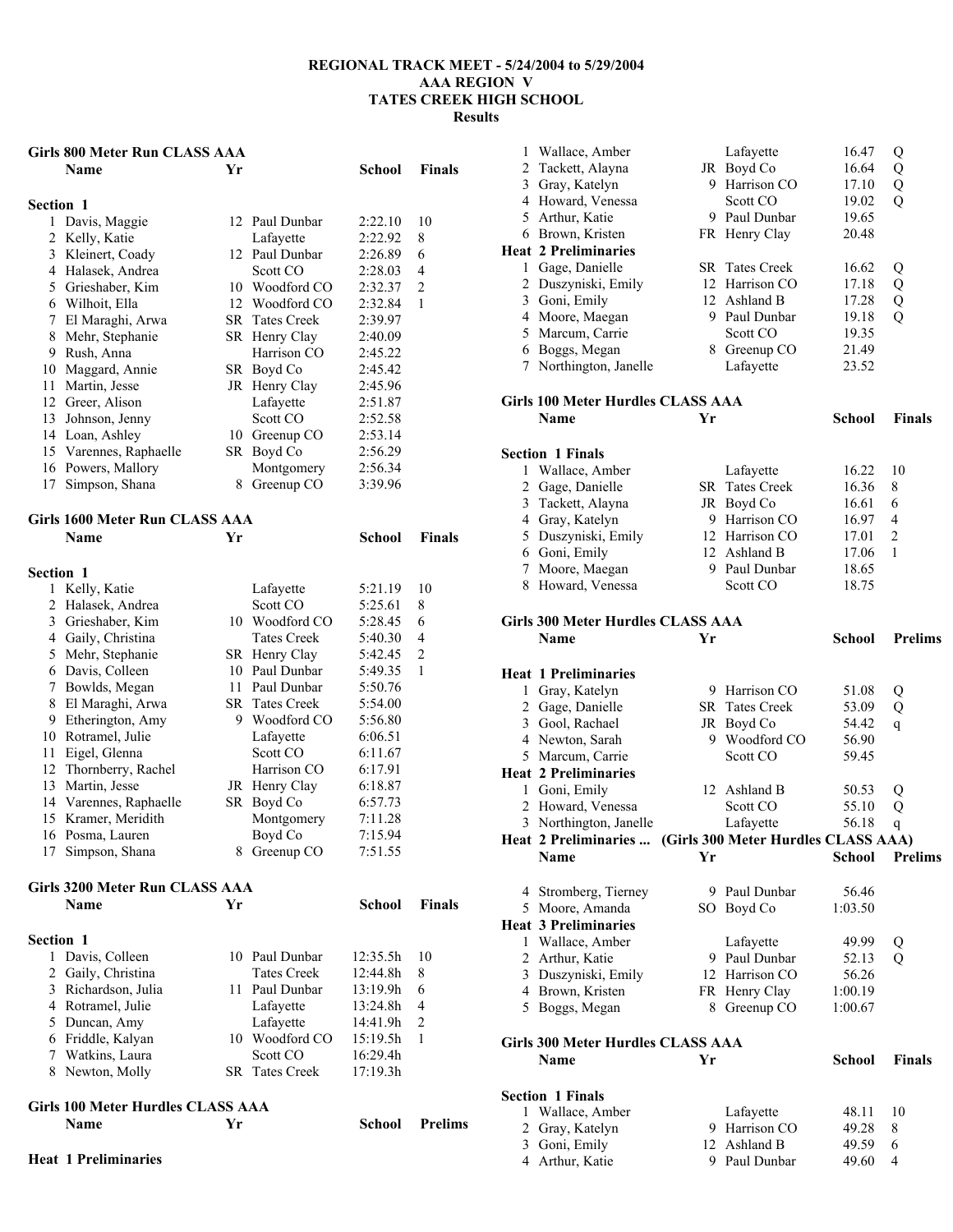5 Gage, Danielle SR Tates Creek 51.21 2 6 Northington, Janelle Lafayette 52.39 1 7 Gool, Rachael JR Boyd Co 54.21 8 Howard, Venessa Scott CO 56.59 **Girls 4x100 Meter Relay CLASS AAA Team Relay Prelims Heat 1 Preliminaries**  1 Paul Dunbar 52.28 Q 1) Johnson, Laurie 12 2) Johnson, Tara 10 3) Brown, Charlse 10 4) Ufomata, Eloho 12 5) Pressly, Jenean 10 6) Arthur, Katie 9 2 Lafayette 52.99 Q 1) Butler, Jaleesa 2) Charles, Jessica 3) Northington, Janelle 4) Mobley, Alex 5) Kinney, Audrey 3 Tates Creek 53.18 Q 1) Brown, Brittany 2) Buckner, Latonya 3) Taylor, Alison SR 4) Marefate, Jessica<br>5) Hogan, Alicia 6) Gage, Danielle SI 6) Gage, Danielle SR 4 Harrison County 57.05 Q 1) Laytart, Rachel 2) Kearns, Vonda 3) Mathis, Jesse 4) Kane, Kali 5) Duszyniski, Emily 12 6) Wells, Cherish 5 Boyd County 59.30 6 Ashland Blazer 1:02.27 1) Poplin, Katie 10 2) Mayo, Emily 7 3) Simmerman, Hannah 10 4) Edwards, Alexandra 9 5) Smith, Sharnece 8 6) Rice, Brittany 10 **Heat 2 Preliminaries**  1 Bryan Station 51.84 Q 1) Broadus, Tonisha 2) Griggs, Aimee 3) Henderson, Casey 4) Cotton, Whitney 5) Taylor, Brittany 6) Walker, Tamica 2 Scott County 53.38 Q 1) Sandoval, Melissa 2) Howard, Michelle 3) Weathers, Ausha 4) Lymon, Chelsia 5) Johnson, Liz 6) Leito, Samantha 3 Madison Central 53.60 Q 1) Brooks, Dominique 2) Embree, Candace 3) Skepple, Nene 4) Hall, Lauren 5) Lewis, Kiki 6) Gassett, Laquay 4 Woodford County 55.29 Q 1) Penny, Amber 10 2) Hollenkamp, Stacey 10 3) Henderlight, Brittany 10 4) Newton, Sarah 9 5) Black, Randi 11 5 Greenup County 1:00.01 **Girls 4x100 Meter Relay CLASS AAA Team Relay Finals Section 1 Finals**  1 Lafayette 52.18 10 1) Butler, Jaleesa 2) Charles, Jessica 3) Northington, Janelle 4) Mobley, Alex 5) Kinney, Audrey 2 Bryan Station 52.33 8 1) Broadus, Tonisha 2) Griggs, Aimee

3) Henderson, Casey 4) Cotton, Whitney 5) Taylor, Brittany 6) Walker, Tamica 3 Paul Dunbar 52.44 6

|                  | 1) Johnson, Laurie 12<br>3) Brown, Charlse 10<br>5) Pressly, Jenean 10           | 2) Johnson, Tara 10<br>4) Ufomata, Eloho 12<br>6) Arthur, Katie 9         |    |
|------------------|----------------------------------------------------------------------------------|---------------------------------------------------------------------------|----|
|                  | 4 Tates Creek<br>1) Brown, Brittany<br>3) Taylor, Alison SR                      | 52.99<br>2) Buckner, Latonya<br>4) Marefate, Jessica                      | 4  |
|                  | 5) Hogan, Alicia<br>5 Scott County<br>1) Sandoval, Melissa<br>3) Weathers, Ausha | 6) Gage, Danielle SR<br>53.85<br>2) Howard, Michelle<br>4) Lymon, Chelsia | 2  |
|                  | 5) Johnson, Liz<br>6 Woodford County                                             | 6) Leito, Samantha<br>55.54                                               | 1  |
|                  | 1) Penny, Amber 10<br>3) Henderlight, Brittany 10<br>5) Black, Randi 11          | 2) Hollenkamp, Stacey 10<br>4) Newton, Sarah 9                            |    |
|                  | 7 Harrison County<br>1) Laytart, Rachel<br>3) Mathis, Jesse                      | 56.81<br>2) Kearns, Vonda<br>4) Kane, Kali                                |    |
|                  | 5) Duszyniski, Emily 12                                                          | 6) Wells, Cherish                                                         |    |
|                  | Girls 4x200 Meter Relay CLASS AAA                                                |                                                                           |    |
|                  | Team                                                                             | <b>Finals</b><br>Relay                                                    |    |
| <b>Section 1</b> |                                                                                  |                                                                           |    |
| 1                | <b>Woodford County</b><br>1) Henderlight, Brittany 10                            | 1:55.23<br>2) Hollenkamp, Stacey 10                                       | 1  |
|                  | 3) Black, Randi 11                                                               | 4) Boyce, Lindsey 9                                                       |    |
|                  | 5) Penny, Amber 10                                                               | 6) Newton, Sarah 9                                                        |    |
|                  | Section 1  (Girls 4x200 Meter Relay CLASS AAA)                                   |                                                                           |    |
|                  | Team                                                                             | <b>Relay</b><br>Finals                                                    |    |
|                  |                                                                                  |                                                                           |    |
|                  | 2 Boyd County                                                                    | 2:07.14                                                                   |    |
|                  | 1) Boyd, Myranda JR                                                              | 2) Gool, Rachael JR                                                       |    |
|                  | 3) Gool, Stephanie JR                                                            | 4) Horn, Janell JR                                                        |    |
|                  | 5) Crain, Amy JR                                                                 | 6) Taylor, Ashton FR                                                      |    |
|                  | 3 Greenup County                                                                 | 2:21.70                                                                   |    |
|                  | 1) Boggs, Megan 8                                                                | 2) Click, Sarah 12                                                        |    |
|                  | 3) Royster, Kristin 9<br>5) Meenach, Katie 7                                     | 4) Royster, Kelsey 10<br>6) Simpson, Shana 8                              |    |
| Section 2        |                                                                                  |                                                                           |    |
|                  | 1 Lafayette                                                                      | 1:47.32                                                                   | 10 |
|                  | 1) Wallace, Amber                                                                | 2) Boyd, Lesa                                                             |    |
|                  | 3) Clark, Lucy                                                                   | 4) Mobley, Alex                                                           |    |
|                  | 5) Charles, Jessica                                                              | 6) Butler, Jaleesa                                                        |    |
|                  | 2 Bryan Station                                                                  | 1:50.92                                                                   | 8  |
|                  | 1) Griggs, Aimee<br>3) Henderson, Casey                                          | 2) Cotton, Whitney<br>4) Broadus, Tonisha                                 |    |
|                  | 5) Taylor, Brittany                                                              | 6) Walker, Tamica                                                         |    |
| 3                | Paul Dunbar                                                                      | 1:51.75                                                                   | 6  |
|                  | 1) Johnson, Tara 10                                                              | 2) Ufomata, Eloho 12                                                      |    |
|                  | 3) Brown, Charlse 10                                                             | 4) Johnson, Laurie 12                                                     |    |
|                  | 5) Pressly, Jenean 10                                                            | 6) Arthur, Katie 9<br>1:52.93                                             | 4  |
|                  | 4 Scott County<br>1) Johnson, Liz                                                | 2) Sandoval, Melissa                                                      |    |
|                  | 3) Lymon, Chelsia                                                                | 4) Howard, Michelle                                                       |    |
|                  | 5) Milburn, Holly                                                                | 6) Wilson, Sarah                                                          |    |
| 5.               | Madison Central                                                                  | 1:53.99                                                                   | 2  |
|                  | 1) Brooks, Dominique                                                             | 2) Hall, Lauren                                                           |    |
|                  | 3) Skepple, Nene                                                                 | 4) Gassett, Laquay                                                        |    |
| 6                | <b>Tates Creek</b>                                                               | 6) Embree, Candace<br>1:58.61                                             |    |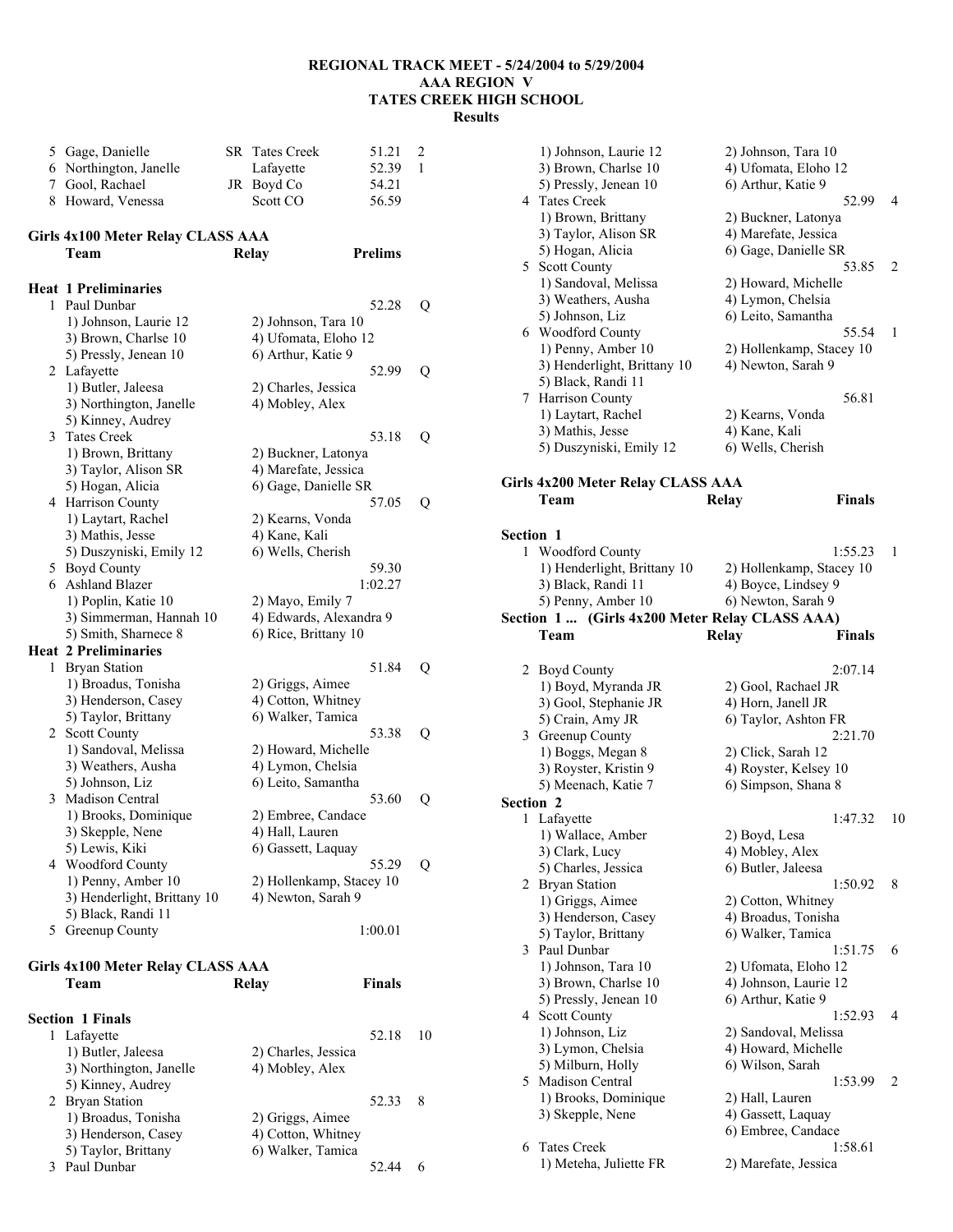3) Hogan, Alicia 4) Buckner, Latonya<br>5) Taylor, Alison SR 6) Brown, Brittany  $\overline{6}$ ) Brown, Brittany<br>2:00.97 7 Harrison County 1) Laytart, Rachel 2) Kearns, Vonda<br>
3) Mathis, Jesse 4) Kane, Kali 3) Mathis, Jesse 4) Kane, Kali<br>5) Duszyniski, Emily 12 6) Rush, Anna  $5)$  Duszyniski, Emily 12 8 Ashland Blazer 2:16.98<br>1) Breedlove, Jessica 10 2) Mayo, Emily 7 1) Breedlove, Jessica 10 3) Poplin, Katie 10 4) Simmerman, Hannah 10 5) Conley, Megan 12 6) Rice, Brittany 10

#### **Girls 4x400 Meter Relay CLASS AAA Team Relay Finals**

### **Section 2**

| 1              | Lafayette                 | 4:01.9h                | 10             |
|----------------|---------------------------|------------------------|----------------|
|                | 1) Boyd, Lesa             | 2) Wallace, Amber      |                |
|                | 3) Clark, Lucy            | 4) Mobley, Alex        |                |
|                | 5) Charles, Jessica       | 6) Kelly, Katie        |                |
| $\mathfrak{D}$ | Paul Dunbar               | 4:11.5h                | 8              |
|                | 1) Blair, Megan 12        | 2) Davis, Maggie 12    |                |
|                | 3) Bouvin, Laura 12       | 4) Steinmetz, Laura 9  |                |
|                | 5) Dahlstrom, Meredith 9  | 6) Bowlds, Katie 11    |                |
|                | 3 Scott County            | 4:20.0h                | 6              |
|                | 1) Sandoval, Melissa      | 2) Halasek, Andrea     |                |
|                | 3) Howard, Michelle       | 4) Milburn, Holly      |                |
|                | 5) Eigel, Glenna          | 6) Wilson, Sarah       |                |
|                | 4 Woodford County         | 4:25.7h                | 4              |
|                | 1) Boyce, Lindsey 9       | 2) Grieshaber, Kim 10  |                |
|                | 3) Wilhoit, Ella 12       | 4) Etherington, Amy 9  |                |
|                | 5) Thompson, Emily 9      |                        |                |
|                | 5 Tates Creek             | 4:35.6h                | $\overline{2}$ |
|                | 1) El Maraghi, Noha SO    | 2) Meteha, Juliette FR |                |
|                | 3) Gage, Danielle SR      | 4) Marefate, Jessica   |                |
|                | 5) Kieker, Nina           | 6) Hogan, Alicia       |                |
|                | 6 Boyd County             | 4:56.1h                | 1              |
|                | 1) Boyd, Myranda JR       | 2) Crain, Amy JR       |                |
|                | 3) Varennes, Raphaelle SR | 4) Posma, Lauren       |                |
|                | 5) Horn, Janell JR        | 6) Mayo, Laura JR      |                |
| 7              | Henry Clay                | 4:59.6h                |                |
|                | 1) Martin, Jesse JR       | 2) Griffith, Pam SR    |                |
|                | 3) Conteras, Noelani FR   | 4) Palmer, Rochelle JR |                |
|                | 5) Redmund, Elizabeth JR  | 6) Mehr, Stephanie SR  |                |
|                | 8 Harrison County         | 5:05.9h                |                |
|                | 1) Stokes, Stephanie      | 2) Thornberry, Rachel  |                |
|                | 3) Laytart, Rachel        | 4) Rush, Anna          |                |
|                | 5) Fuller, Stephanie      | 6) Stewart, Mary       |                |
|                |                           |                        |                |

#### **Girls 4x800 Meter Relay CLASS AAA Team Relay Finals**

| <b>Section 1</b> |                         |                          |    |
|------------------|-------------------------|--------------------------|----|
|                  | Paul Dunbar             | 10:06.11                 | 10 |
|                  | 1) Davis, Maggie 12     | 2) Bowlds, Megan 11      |    |
|                  | 3) Steinmetz, Laura 9   | 4) Kleinert, Coady 12    |    |
|                  | 5) Richardson, Julia 11 | 6) Bowlds, Katie 11      |    |
|                  | 2 Woodford County       | 10:21.40                 | 8  |
|                  | 1) Boyce, Lindsey 9     | 2) Wilhoit, Ella 12      |    |
|                  | 3) Etherington, Amy 9   | 4) Grieshaber, Kim 10    |    |
|                  | 5) Black, Randi 11      | 6) Watkins, Stephanie 11 |    |
|                  | 3 Henry Clay            | 10:57.97                 | 6  |
|                  | 1) Smith, Rosanne SO    | 2) Martin, Jesse JR      |    |

|   | 3) Volk, Leah FR                               |          | 4) Mehr, Stephanie SR     |               |                |
|---|------------------------------------------------|----------|---------------------------|---------------|----------------|
|   | 5) Griffith, Pam SR                            |          | 6) Bryant, Megan JR       |               |                |
|   | 4 Tates Creek                                  |          |                           | 11:05.96      | 4              |
|   | 1) Meteha, Juliette FR                         |          | 2) Gaily, Christina       |               |                |
|   | 3) El Maraghi, Arwa SR                         |          | 4) Amoulong, Monique      |               |                |
|   | 5) Newton, Molly SR                            |          | 6) Kieker, Nina           |               |                |
|   | 5 Boyd County                                  |          |                           | 11:21.00      | 2              |
|   | 1) Crain, Amy JR                               |          | 2) Hay, Monica JR         |               |                |
|   | 3) Maggard, Annie SR                           |          | 4) Varennes, Raphaelle SR |               |                |
|   | 5) Posma, Lauren                               |          |                           |               |                |
|   | 6 Scott County                                 |          |                           | 11:37.14      | 1              |
|   | 1) Johnson, Jenny                              |          | 2) Taff, Laura            |               |                |
|   | 3) Eigel, Glenna                               |          | 4) Stanke, Jori           |               |                |
|   | 5) Pinkerton, Kate                             |          | 6) Watkins, Laura         |               |                |
|   | Section 1  (Girls 4x800 Meter Relay CLASS AAA) |          |                           |               |                |
|   | Team                                           |          | <b>Relay</b>              | <b>Finals</b> |                |
|   |                                                |          |                           |               |                |
|   | 7 Harrison County                              |          |                           | 12:19.46      |                |
|   | 1) Stewart, Mary                               |          | 2) Rush, Anna             |               |                |
|   | 3) Stokes, Stephanie                           |          | 4) Thornberry, Rachel     |               |                |
|   | 5) Fuller, Stephanie                           |          |                           |               |                |
|   | 8 Ashland Blazer                               |          |                           | 14:15.61      |                |
|   | 1) Clark, Chelsea 9                            |          | 2) Simmerman, Hannah 10   |               |                |
|   | 3) Stringer, Kaitlin 9                         |          | 4) Breedlove, Jessica 10  |               |                |
|   | 5) Barnett, Sarah 8                            |          | 6) Harshbarger, Ashley 9  |               |                |
|   |                                                |          |                           |               |                |
|   | <b>Boys 100 Meter Dash CLASS AAA</b>           |          |                           |               |                |
|   | <b>Name</b>                                    | Yr       |                           | School        | <b>Prelims</b> |
|   |                                                |          |                           |               |                |
|   | <b>Heat 1 Preliminaries</b>                    |          |                           |               |                |
| 1 | Bailey, Keith                                  |          | 10 Paul Dunbar            | 11.62         | Q              |
|   | 2 Cannon, Jamyle                               |          | SO Tates Creek            | 11.72         | Q              |
|   | 3 Sexton, Tyler                                |          | JR Henry Clay             | 11.98         |                |
|   | 4 Schreiner, James                             |          | 10 Woodford CO            | 12.00         |                |
|   | 5 Greathouse, Matt                             |          | 10 Greenup CO             | 12.40         |                |
|   | 6 Kolodiej, Mike                               |          | Harrison CO               | 12.46         |                |
|   | 7 White, Danny                                 |          | Scott CO                  | 12.63         |                |
|   | 8 Lloyd, Tyler                                 |          | Boyd Co                   | 13.68         |                |
|   | <b>Heat 2 Preliminaries</b>                    |          |                           |               |                |
| 1 | Morton, Robin                                  |          | 12 Bryan St               | 11.71         | Q              |
| 2 | ballard, george                                |          | <b>Tates Creek</b>        | 11.74         | Q              |
| 3 | Simmons, Thomas                                |          | SO Henry Clay             | 11.95         | q              |
| 4 | Garrard, Phillip                               |          | 12 Paul Dunbar            | 12.06         |                |
| 5 | Wells, Lucas                                   |          | Harrison CO               | 12.26         |                |
| 6 | Floyd, Leron                                   |          | Lafayette                 | 12.29         |                |
| 6 | Rawlings, Daniel                               |          | Clark CO                  | 13.08         |                |
|   | <b>Heat 3 Preliminaries</b>                    |          |                           |               |                |
| 1 | Seals, Chris                                   | 12       | Bryan St                  | 11.28         | Q              |
| 2 | Estill, Thomas                                 | 11       | Madison Centr             | 11.54         | Q              |
|   | 3 Current, Dustin                              |          | Scott CO                  | 11.81         | $\mathsf{q}$   |
|   | 4 Hamilton, Spencer                            |          | Lafayette                 | 12.24         |                |
| 5 | Pickens, Jamaal                                |          | 9 Woodford CO             | 12.29         |                |
|   | 6 White, Joey                                  |          | Boyd Co                   | 12.30         |                |
|   |                                                |          |                           |               |                |
|   | <b>Boys 100 Meter Dash CLASS AAA</b>           |          |                           |               |                |
|   | Name                                           | Yr       |                           | School        | Finals         |
|   |                                                |          |                           |               |                |
|   | <b>Section 1 Finals</b>                        |          |                           |               |                |
| 1 | Seals, Chris                                   |          |                           | 11.00         | 10             |
| 2 | Morton, Robin                                  | 12<br>12 | Bryan St<br>Bryan St      | 11.22         | 8              |
| 3 | Estill, Thomas                                 | 11       | Madison Centr             | 11.41         | 6              |
|   |                                                |          |                           |               |                |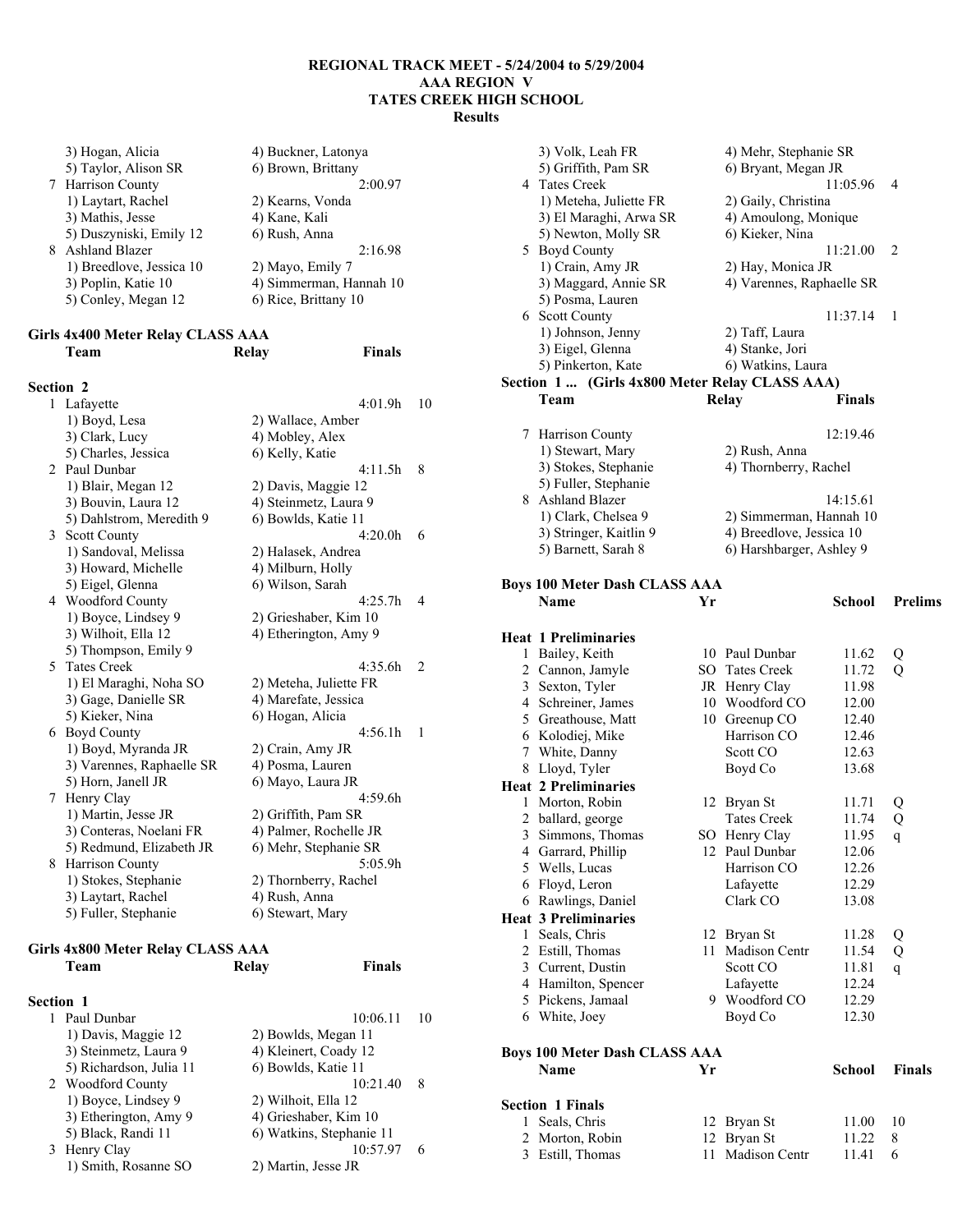|   | 4 Bailey, Keith                                     |     | 10 Paul Dunbar                      | 11.51         | 4              |
|---|-----------------------------------------------------|-----|-------------------------------------|---------------|----------------|
|   | 5 Cannon, Jamyle                                    | SO. | <b>Tates Creek</b>                  | 11.60         | $\overline{2}$ |
|   | 6 ballard, george                                   |     | <b>Tates Creek</b>                  | 11.66         | 1              |
|   |                                                     |     |                                     |               |                |
|   | 7 Simmons, Thomas                                   |     | SO Henry Clay                       | 11.81         |                |
|   | 8 Current, Dustin                                   |     | Scott CO                            | 11.85         |                |
|   |                                                     |     |                                     |               |                |
|   | <b>Boys 200 Meter Dash CLASS AAA</b>                |     |                                     |               |                |
|   | <b>Name</b>                                         | Yr  |                                     | <b>School</b> | <b>Prelims</b> |
|   | <b>Heat 1 Preliminaries</b>                         |     |                                     |               |                |
|   | 1 Cannon, Jamyle                                    |     | SO Tates Creek                      | 23.44         | Q              |
|   | 2 Skepple, Junior                                   | 10  | Madison Centr                       | 24.04         | Q              |
|   | 3 Wells, Lucas                                      |     |                                     |               |                |
|   |                                                     |     | Harrison CO                         | 25.17         |                |
|   | 4 White, Joey                                       |     | Boyd Co                             | 25.78         |                |
|   | 5 Copher, Doug                                      |     | Montgomery                          | 25.92         |                |
|   | <b>Heat 2 Preliminaries</b>                         |     |                                     |               |                |
|   | 1 Jackson, Anthony                                  |     | 12 Bryan St                         | 23.64         | Q              |
|   | 2 Heien, Clayton                                    |     | JR Henry Clay                       | 24.05         | Q              |
|   | 3 Bland, James                                      |     | 10 Woodford CO                      | 24.50         |                |
|   | 4 Benson, Brandon                                   |     | 10 Paul Dunbar                      | 24.55         |                |
|   | 5 Hamilton, Spencer                                 |     | Lafayette                           | 25.29         |                |
|   | <b>Heat 3 Preliminaries</b>                         |     |                                     |               |                |
|   | 1 Franklin, Adam                                    |     | 12 Harrison CO                      | 23.14         | Q              |
|   | 2 Simmons, Thomas                                   |     | SO Henry Clay                       | 24.20         | Q              |
|   | 3 Current, Dustin                                   |     | Scott CO                            | 24.62         |                |
|   | 4 Pickens, Jamaal                                   |     | 9 Woodford CO                       | 25.45         |                |
|   | 5 Greathouse, Matt                                  |     | 10 Greenup CO                       | 26.45         |                |
|   | 6 Rawlings, William                                 |     | Clark CO                            | 28.26         |                |
|   | <b>Heat 4 Preliminaries</b>                         |     |                                     |               |                |
|   |                                                     |     |                                     |               |                |
|   | 1 Seals, Chris                                      | 12  | Bryan St                            | 23.78         | Q              |
|   | 2 Bailey, Keith                                     | 10  | Paul Dunbar                         | 24.20         | Q              |
|   | 3 Prager, Scott                                     |     | Boyd Co                             | 27.66         |                |
|   | 4 Moody, Trey                                       |     | Clark CO                            | 28.42         |                |
|   |                                                     |     |                                     |               |                |
|   | <b>Boys 200 Meter Dash CLASS AAA</b><br><b>Name</b> | Yr  |                                     | <b>School</b> | <b>Finals</b>  |
|   |                                                     |     |                                     |               |                |
|   | <b>Section 1 Finals</b>                             |     |                                     |               |                |
| 1 | Seals, Chris                                        |     | 12 Bryan St                         | 22.54         | 10             |
|   | 2 Franklin, Adam                                    |     | 12 Harrison CO                      | 22.81         | 8              |
| 3 |                                                     |     |                                     | 23.10         | 6              |
|   | Heien, Clayton<br>4 Jackson, Anthony                |     | JR Henry Clay                       | 23.68         | 4              |
|   |                                                     |     | 12 Bryan St<br><b>Madison Centr</b> |               |                |
| 5 | Skepple, Junior                                     | 10  |                                     | 23.82         | $\overline{c}$ |
|   | 6 Cannon, Jamyle                                    |     | SO Tates Creek                      | 24.02         | 1              |
|   | 7 Bailey, Keith                                     | 10  | Paul Dunbar                         | 24.25         |                |
|   | 8 Simmons, Thomas                                   |     | SO Henry Clay                       | 24.47         |                |
|   |                                                     |     |                                     |               |                |
|   |                                                     |     |                                     |               |                |
|   | <b>Boys 400 Meter Dash CLASS AAA</b>                |     |                                     |               |                |
|   | <b>Name</b>                                         | Yr  |                                     | School        | <b>Prelims</b> |
|   |                                                     |     |                                     |               |                |
|   | <b>Heat 1 Preliminaries</b>                         |     |                                     |               |                |
| 1 | Wright, Derek                                       | JR  | <b>Tates Creek</b>                  | 53.03         | Q              |
|   | 2 Moment, Brandon                                   |     | Bryan St                            | 53.48         | Q              |
|   | 3 Bates, Ryan                                       |     | 12 Paul Dunbar                      | 54.78         |                |
|   | 4 Lang, Tyshaun                                     |     | 10 Woodford CO                      | 55.09         |                |
|   | 5 Lowe, Tanner                                      | SO. | Henry Clay                          | 56.43         |                |
|   | 6 Smith, Keith                                      |     | Scott CO                            | 59.01         |                |
|   | 7 Wiseman, Chris                                    |     | 10 Greenup CO                       | 1:04.38       |                |
|   | <b>Heat 2 Preliminaries</b>                         |     |                                     |               |                |
| 1 | Sexton, Tyler                                       |     | JR Henry Clay                       | 54.95         | Q              |

|           | 3 Martin, Chase                        |    | Clark CO                        | 58.14              |                |
|-----------|----------------------------------------|----|---------------------------------|--------------------|----------------|
|           | 4 Johnson, Tyler                       |    | Boyd Co                         | 1:00.14            |                |
|           | 5 Pickett, Zack                        |    | Harrison CO                     | 1:00.78            |                |
|           | 6 Smith, Alex                          |    | 10 Greenup CO                   | 1:06.28            |                |
|           | <b>Heat 3 Preliminaries</b>            |    |                                 |                    |                |
|           | 1 Warford, Paul                        |    | 10 Madison Centr                | 51.68              | Q              |
|           | 2 Santiago, Tony                       |    | Bryan St                        | 52.84              | Q              |
|           | Heat 3 Preliminaries                   |    | (Boys 400 Meter Dash CLASS AAA) |                    |                |
|           | Name                                   | Yr |                                 | <b>School</b>      | <b>Prelims</b> |
|           |                                        |    |                                 |                    |                |
|           | 3 Vereen, Ken                          |    | SO Tates Creek                  | 53.32              |                |
|           | 4 Filmore, Justin                      |    | Ashland B                       | 54.51              | q              |
|           | 5 Sok, Brandon                         |    | 10 Paul Dunbar                  | 54.86              | q              |
|           | 6 Meenach, Ryan                        |    | Boyd Co                         | 56.71              |                |
|           | 7 Clevinger, Jeff                      |    | Harrison CO                     | 57.98              |                |
|           |                                        |    |                                 |                    |                |
|           | <b>Boys 400 Meter Dash CLASS AAA</b>   |    |                                 |                    |                |
|           | Name                                   | Yr |                                 | School             | <b>Finals</b>  |
|           |                                        |    |                                 |                    |                |
|           | <b>Section 1 Finals</b>                |    |                                 |                    |                |
|           | 1 Warford, Paul                        |    | 10 Madison Centr                | 52.20              | 10             |
|           | 2 Santiago, Tony                       |    |                                 | 52.62              | 8              |
|           | 3 Vereen, Ken                          |    | Bryan St<br>SO Tates Creek      | 52.64              | 6              |
|           | 4 Moment, Brandon                      |    |                                 | 53.53              | 4              |
|           |                                        |    | Bryan St<br>JR Tates Creek      |                    | $\overline{2}$ |
|           | 5 Wright, Derek                        |    | Scott CO                        | 53.63              | 1              |
|           | 6 Current, Dustin                      |    |                                 | 55.19              |                |
|           | 7 Filmore, Justin                      |    | Ashland B                       | 55.94              |                |
|           | 8 Sexton, Tyler                        |    | JR Henry Clay                   | 1:02.43            |                |
|           |                                        |    |                                 |                    |                |
|           | <b>Boys 800 Meter Run CLASS AAA</b>    |    |                                 |                    |                |
|           | Name                                   | Yr |                                 | <b>School</b>      | <b>Finals</b>  |
|           |                                        |    |                                 |                    |                |
| Section 1 |                                        |    |                                 |                    |                |
|           | 1 Wilder, Zachary                      |    | 12 Woodford CO                  | 1:59.35            | 10             |
|           | 2 McCann, Andrew                       |    | 11 Paul Dunbar                  | 1:59.90            | 8              |
|           | 3 Newman, Kyle                         |    | JR Henry Clay                   | 2:00.64            | 6              |
|           | 4 Burton, Matthew                      |    | SR Henry Clay                   | 2:00.69            | 4              |
|           | 5 Smith, Justin                        |    | 10 Paul Dunbar                  | 2:03.98            | $\overline{c}$ |
|           | 6 Thompson, Matt                       |    | Harrison CO                     | 2:05.20            | 1              |
|           | 7 Tucker, Kyle                         |    |                                 |                    |                |
| 8         |                                        |    | Scott CO                        | 2:07.30            |                |
|           | Spata, Thomas                          |    | JR Tates Creek                  | 2:09.88            |                |
|           | 9 Harris, Dright                       |    | Tates Creek                     | 2:10.66            |                |
|           | 10 Tuttle, Ben                         |    | 10 Woodford CO                  | 2:10.86            |                |
|           | 11 Brockman, Terry                     |    | 10 Madison Centr                | 2:15.34            |                |
|           | 12 Santiago, Tony                      |    | Bryan St                        | 2:15.58            |                |
|           | 13 Hunsucker, Quinten                  |    | Bryan St                        | 2:17.73            |                |
|           | 14 Welch, James                        |    | Harrison CO                     | 2:18.84            |                |
|           | 15 Gray, Nick                          |    | Boyd Co                         | 2:19.03            |                |
|           | 16 Sampson, Ronald                     |    | 10 Madison Centr                | 2:21.24            |                |
|           | 17 Lutz, Michael                       |    | Ashland B                       | 2:22.64            |                |
|           | 18 Emmons. Jordan                      |    | Boyd Co                         | 2:25.21            |                |
|           | 19 Smith, Alex                         |    | 10 Greenup CO                   | 2:29.62            |                |
|           | 20 Wiseman, Chris                      | 10 | Greenup CO                      | 2:30.29            |                |
|           | 21 Riley, Tim                          |    | Scott CO                        | 2:33.08            |                |
|           |                                        |    |                                 |                    |                |
|           | <b>Boys 1600 Meter Run CLASS AAA</b>   |    |                                 |                    |                |
|           | Name                                   | Yr |                                 | <b>School</b>      | <b>Finals</b>  |
|           |                                        |    |                                 |                    |                |
| Section 1 |                                        |    |                                 |                    |                |
|           | 1 Wilder, Zachary<br>2 Schroeder, Thad | 12 | Woodford CO<br>12 Paul Dunbar   | 4:26.85<br>4:29.98 | 10<br>8        |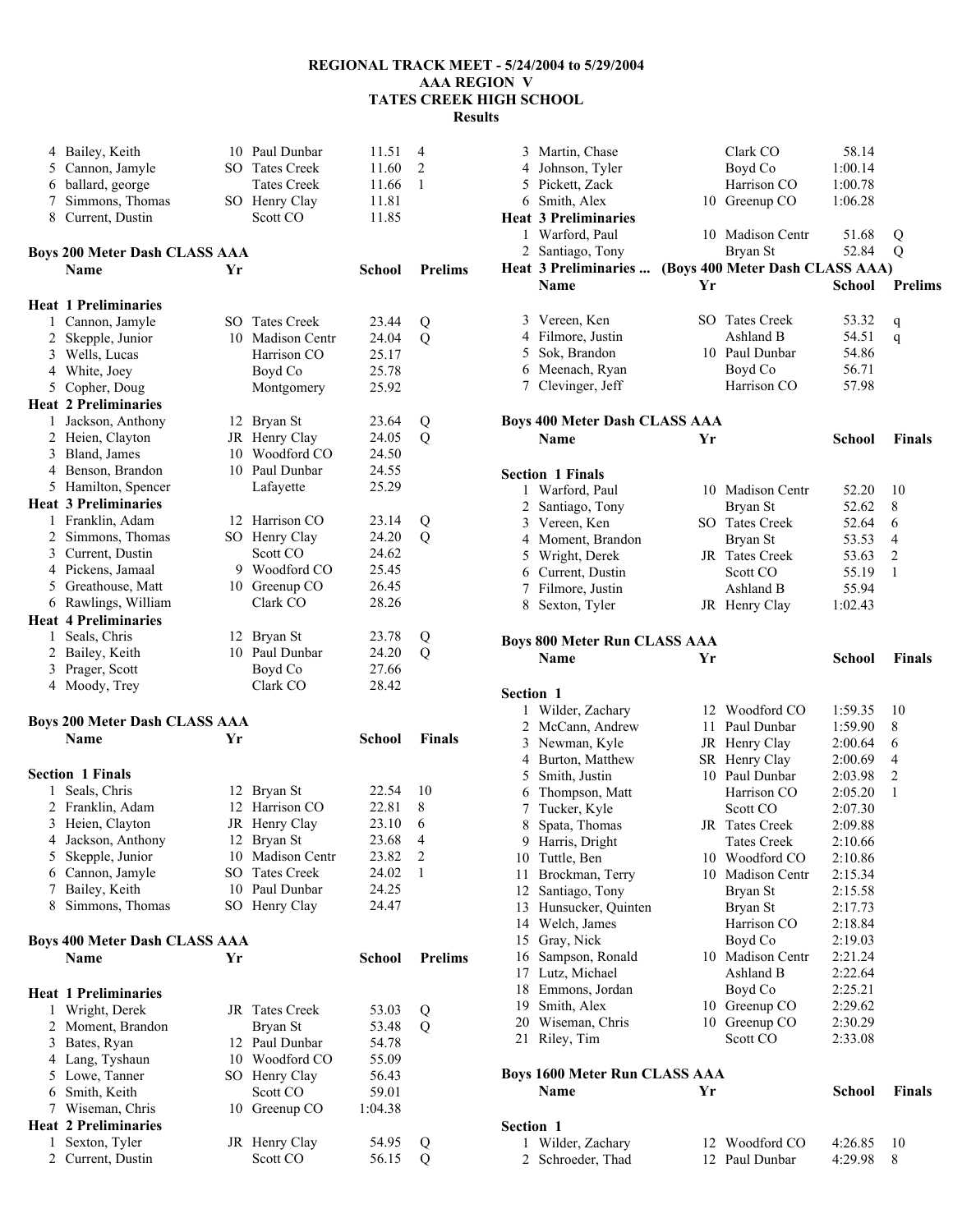**School Prelims** 

| 3  | Van der Meer, Mat   |     | 12 Paul Dunbar       | 4:30.13 | 6              |
|----|---------------------|-----|----------------------|---------|----------------|
| 4  | Spata, Thomas       |     | JR Tates Creek       | 4:37.64 | 4              |
| 5  | Poindexter, Michael | JR  | Henry Clay           | 4:40.49 | $\overline{2}$ |
| 6  | Greenman, Brad      | SO. | <b>Tates Creek</b>   | 4:45.70 | 1              |
| 7  | Halasek, Trent      |     | Scott CO             | 4:52.45 |                |
| 8  | Grace, Curtis       | 11  | Woodford CO          | 5:04.25 |                |
| 9  | Hunsucker, James    |     | Bryan St             | 5:09.89 |                |
| 10 | Lutz, Mike          | JR  | Henry Clay           | 5:11.20 |                |
| 11 | Adams, Ryan         | 11  | <b>Madison Centr</b> | 5:16.33 |                |
| 12 | Hilbert, Aaron      |     | Lafayette            | 5:20.15 |                |
| 13 | Emmons, Jordan      |     | Boyd Co              | 5:20.98 |                |
| 14 | Riley, Tim          |     | Scott CO             | 5:22.28 |                |
| 15 | Thompson, BO        |     | Boyd Co              | 5:22.68 |                |
| 16 | Grubb, Daniel       | 11  | Greenup CO           | 5:26.16 |                |
| 17 | Phillips, Sean      | 12  | Greenup CO           | 5:26.47 |                |
| 18 | Lutz, Michael       |     | Ashland B            | 5:29.67 |                |
| 19 | Stevens, Craig      | 9   | <b>Madison Centr</b> | 5:41.48 |                |
| 20 | Nickell, Phillip    |     | Harrison CO          | 5:49.25 |                |
| 21 | Thompson, Colt      |     | Ashland B            | 6:08.14 |                |

## **Boys 3200 Meter Run CLASS AAA**

|                     |                                             |                      |                                                                                                                                                             | <b>Finals</b>                 |
|---------------------|---------------------------------------------|----------------------|-------------------------------------------------------------------------------------------------------------------------------------------------------------|-------------------------------|
|                     |                                             |                      |                                                                                                                                                             |                               |
|                     |                                             |                      |                                                                                                                                                             |                               |
|                     |                                             |                      |                                                                                                                                                             | 10                            |
| 2 Schroeder, Thad   |                                             |                      | 9:36.6h                                                                                                                                                     | 8                             |
| 3 Van der Meer, Mat |                                             |                      | 9:45.1h                                                                                                                                                     | 6                             |
| Marchi, Antonio     |                                             |                      | 10:18.3h                                                                                                                                                    | 4                             |
| Ransdell, Charles   |                                             |                      | 10:25.1h                                                                                                                                                    | 2                             |
| Greenman, Brad      |                                             |                      | 10:37.4h                                                                                                                                                    | 1                             |
| Poindexter, Michael |                                             |                      | 11:00.2h                                                                                                                                                    |                               |
| Goodin, Joe         |                                             |                      | 11:29.2h                                                                                                                                                    |                               |
| Terry, Allen        |                                             | Clark CO             | 11:50.8h                                                                                                                                                    |                               |
| Adams, Ryan         | 11                                          | <b>Madison Centr</b> | 12:10.83                                                                                                                                                    |                               |
| Phillips, Sean      |                                             |                      | 12:55.9h                                                                                                                                                    |                               |
| 12 Long, Stacy      |                                             | Boyd Co              | 14:28.1h                                                                                                                                                    |                               |
| Joseph, Andrew      |                                             | Scott CO             | 15:26.1h                                                                                                                                                    |                               |
|                     | Name<br><b>Section 1</b><br>Wilder, Zachary | $5 + 100$<br>Yr      | 12 Woodford CO<br>12 Paul Dunbar<br>12 Paul Dunbar<br>SO Henry Clay<br>12 Woodford CO<br>SO Tates Creek<br>JR Henry Clay<br>SO Tates Creek<br>12 Greenup CO | School<br>9:26.6 <sup>h</sup> |

# **Boys 110 Meter Hurdles CLASS AAA**

|    | <b>Heat 1 Preliminaries</b>             |      |                |        |               |
|----|-----------------------------------------|------|----------------|--------|---------------|
| 1  | Baffour, Tony                           |      | Bryan St       | 15.98  | Q             |
| 2  | Bowling, Jeff                           |      | Boyd Co        | 16.00  | Q             |
| 3  | White, Aubrey                           | SR - | Henry Clay     | 16.15  | Q             |
| 4  | Sisk, Tyler                             | 9    | Paul Dunbar    | 17.29  | Q             |
| 5  | Logan, Kenny                            |      | FR Tates Creek | 19.70  |               |
| 6  | Mobley, Brandon                         |      | Scott CO       | 20.06  |               |
|    | <b>Heat 2 Preliminaries</b>             |      |                |        |               |
| 1  | Franklin, Adam                          |      | 12 Harrison CO | 14.53  | Q             |
| 2  | Wheeler, Will                           | 10   | Paul Dunbar    | 16.40  | Q             |
| 3  | Morton, Steve                           |      | Bryan St       | 16.61  | Q             |
| 4  | Branch, William                         | JR   | Henry Clay     | 17.57  | Q             |
| 5. | Copher, Doug                            |      | Montgomery     | 17.69  |               |
| 6  | Walters, Craig                          |      | Boyd Co        | 19.15  |               |
|    | <b>Boys 110 Meter Hurdles CLASS AAA</b> |      |                |        |               |
|    | <b>Name</b>                             | Yr   |                | School | <b>Finals</b> |
|    | <b>Section 1 Finals</b>                 |      |                |        |               |
| 1  | Franklin, Adam                          |      | 12 Harrison CO | 14.75  | 10            |

|   | 2 Baffour, Tony                         |    | Bryan St                           | 15.19          | 8              |
|---|-----------------------------------------|----|------------------------------------|----------------|----------------|
|   | 3 Bowling, Jeff                         |    | Boyd Co                            | 15.29          | 6              |
|   | Section 1 Finals                        |    | (Boys 110 Meter Hurdles CLASS AAA) |                |                |
|   | Name                                    | Yr |                                    | School         | <b>Finals</b>  |
|   |                                         |    |                                    |                |                |
|   | 4 Morton, Steve                         |    | Bryan St                           | 15.98          | 4              |
|   | 5 Wheeler, Will                         |    | 10 Paul Dunbar                     | 16.25          | 2              |
|   | 6 Sisk, Tyler                           |    | 9 Paul Dunbar                      | 16.83          | 1              |
|   | 7 Branch, William                       |    | JR Henry Clay                      | 16.91          |                |
|   |                                         |    |                                    |                |                |
|   |                                         |    |                                    |                |                |
|   | <b>Boys 300 Meter Hurdles CLASS AAA</b> |    |                                    |                |                |
|   | <b>Name</b>                             | Yr |                                    | <b>School</b>  | <b>Prelims</b> |
|   |                                         |    |                                    |                |                |
|   | <b>Heat 1 Preliminaries</b>             |    |                                    |                |                |
|   | 1 Baffour, Tony                         |    | Bryan St                           | 42.35          | Q              |
|   | 2 Douglas, Scott                        |    | 10 Paul Dunbar                     | 42.99          | Q              |
|   | 3 Copher, Doug                          |    | Montgomery                         | 44.53          | q              |
|   | 4 Cooper, Nick                          |    | SO Henry Clay                      | 46.72          |                |
|   | 5 Johnson, Matt                         |    | Ashland B                          | 49.31          |                |
|   | <b>Heat 2 Preliminaries</b>             |    |                                    |                |                |
|   | 1 Morton, Steve                         |    | Bryan St                           | 43.30          | Q              |
|   | 2 Bowling, Jeff                         |    | Boyd Co                            | 45.07          | Q              |
|   | 3 Branch, William                       |    | JR Henry Clay                      | 45.99          |                |
|   |                                         | FR | <b>Tates Creek</b>                 | 51.26          | $\mathbf{q}$   |
|   | 4 Logan, Kenny                          |    |                                    |                |                |
|   | <b>Heat 3 Preliminaries</b>             |    |                                    |                |                |
|   | 1 Franklin, Adam                        |    | 12 Harrison CO                     | 41.40          | Q              |
|   | 2 Wheeler, Will                         |    | 10 Paul Dunbar                     | 42.85          | Q              |
|   | 3 Mobley, Brandon                       |    | Scott CO                           | 46.11          |                |
|   | 4 Walters, Craig                        |    | Boyd Co                            | 47.22          |                |
|   |                                         |    |                                    |                |                |
|   | <b>Boys 300 Meter Hurdles CLASS AAA</b> |    |                                    |                |                |
|   | <b>Name</b>                             | Yr |                                    | <b>School</b>  | Finals         |
|   |                                         |    |                                    |                |                |
|   | <b>Section 1 Finals</b>                 |    |                                    |                |                |
|   |                                         |    | 12 Harrison CO                     |                | 10             |
|   | 1 Franklin, Adam                        |    |                                    | 38.57          |                |
|   |                                         |    |                                    |                |                |
|   | 2 Bowling, Jeff                         |    | Boyd Co                            | 41.05          | 8              |
|   | 3 Baffour, Tony                         |    | Bryan St                           | 41.13          | 6              |
|   | 4 Morton, Steve                         |    | Bryan St                           | 42.65          | 4              |
|   | 5 Wheeler, Will                         |    | 10 Paul Dunbar                     | 43.41          | $\overline{c}$ |
|   | 6 Douglas, Scott                        |    | 10 Paul Dunbar                     | 43.55          | 1              |
| 7 | Copher, Doug                            |    | Montgomery                         | 44.21          |                |
|   | 8 Branch, William                       |    | JR Henry Clay                      | 44.55          |                |
|   |                                         |    |                                    |                |                |
|   | <b>Boys 4x100 Meter Relay CLASS AAA</b> |    |                                    |                |                |
|   | Team                                    |    | Relay                              | <b>Prelims</b> |                |
|   |                                         |    |                                    |                |                |
|   |                                         |    |                                    |                |                |
|   | <b>Heat 1 Preliminaries</b>             |    |                                    |                |                |
| 1 | Henry Clay                              |    |                                    | 45.17          | Q              |
|   | 1) Simmons, Thomas SO                   |    | 2) Heien, Clayton JR               |                |                |
|   | 3) Wright, Wesley FR                    |    | 4) Sexton, Tyler JR                |                |                |
|   | 5) White, Aubrey SR                     |    |                                    |                |                |
|   | 2 Tates Creek                           |    |                                    | 45.21          | Q              |
|   | 1) Smith, Dale SO                       |    | 2) ballard, george                 |                |                |
|   | 3) Cannon, Jamyle SO                    |    | 4) Coleman, James FR               |                |                |
|   | 5) Clay, Bryan SR                       |    | 6) Vereen, Ken SO                  |                |                |
|   | 3 Ashland Blazer                        |    |                                    | 45.97          | Q              |
|   | 1) Billions, Mark                       |    | 2) Filmore, Justin                 |                |                |
|   | 3) Strother, Michael                    |    | 4) Fedde, Clay                     |                |                |
|   | 5) France, Brett                        |    | 6) Chang, Adrian                   |                |                |
|   | 4 Scott County                          |    |                                    | 49.15          | Q              |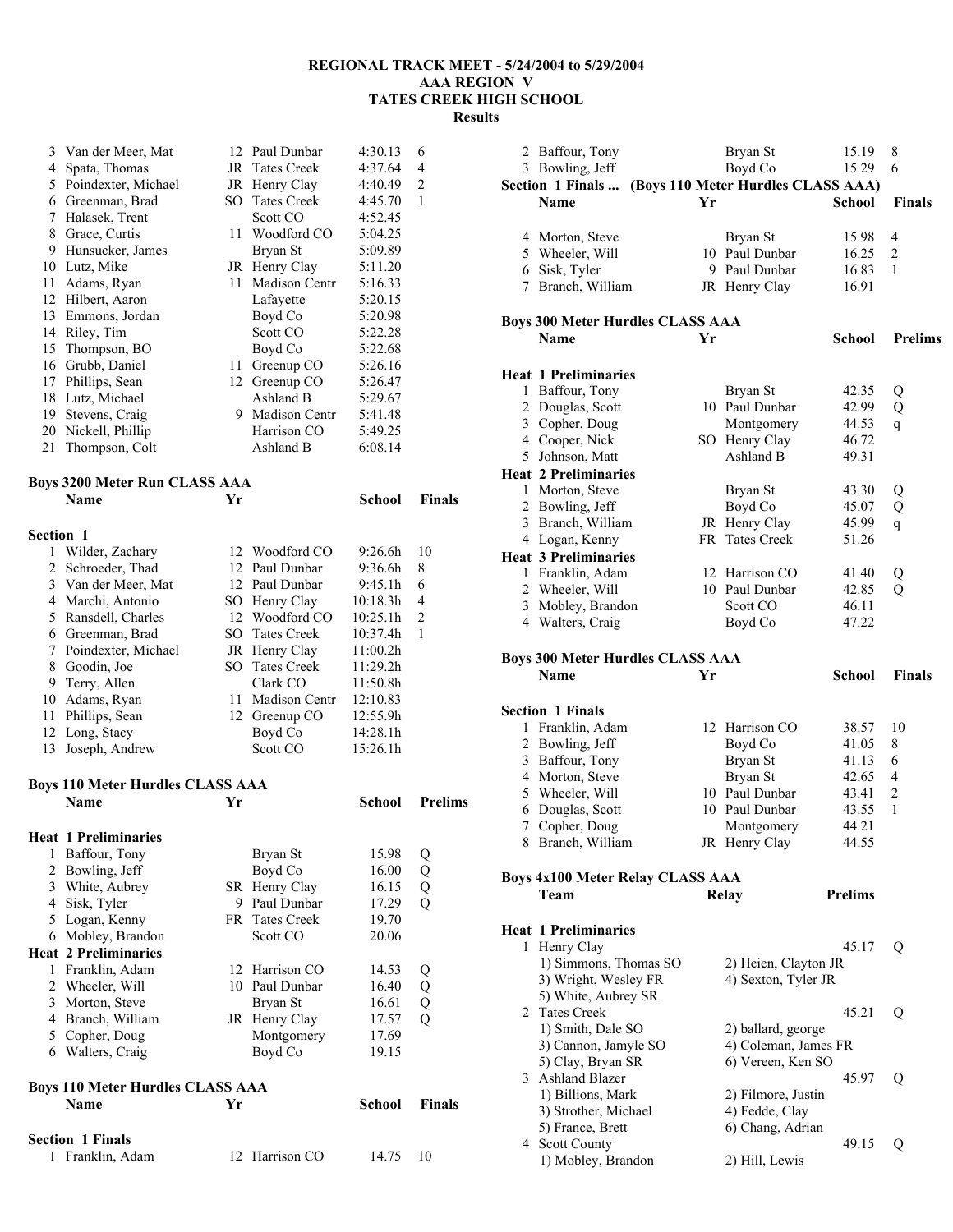|                | 3) White, Danny             | 4) Warren, Jimmy        |  |
|----------------|-----------------------------|-------------------------|--|
|                | 5) Garrit, Keith            | 6) Young, Quintin       |  |
|                | 5 Boyd County               | 51.12                   |  |
|                | 1) White, Joey              | 2) Prager, Scott        |  |
|                | 3) Bushnell, Alex           | 4) Lloyd, Tyler         |  |
|                | 5) Meenach, Ryan            | 6) Thacker, Aaron       |  |
|                | 6 George Rogers Clark       | 52.50                   |  |
|                | 1) Rawlings, Daniel         | 2) Dixon, Darik         |  |
|                | 3) Rawlings, William        | 4) Hollon, Matt         |  |
|                | 5) Moody, Trey              | 6) Martin, Chase        |  |
|                | <b>Heat 2 Preliminaries</b> |                         |  |
| 1              | <b>Bryan Station</b>        | 43.82<br>Q              |  |
|                | 1) Seals, Chris 12          | 2) Andrews, Jamaun 11   |  |
|                | 3) Jackson, Anthony 12      | 4) Stevenson, Justin 10 |  |
|                | 5) Blackburn, Corey         | 6) Morton, Robin 12     |  |
| $\overline{2}$ | <b>Madison Central</b>      | 44.39<br>Q              |  |
|                | 1) Skepple, Junior 10       | 2) Ballew, Steven 11    |  |
|                | 3) Warford, Paul 10         | 4) Estill, Thomas 11    |  |
|                | 5) Blackburn, Kent 10       | 6) Hill, Malcolm        |  |
|                | 3 Paul Dunbar               | 46 12<br>Q              |  |
|                | 1) Wint, Errol 12           | 2) Garrard, Phillip 12  |  |
|                | 3) Sisk, Tyler 9            | 4) Bailey, Keith 10     |  |
|                | 5) Benson, Brandon 10       | 6) Ford, Brian 12       |  |
|                | 4 Woodford County           | 46.66<br>Q              |  |
|                | 1) Schreiner, James 10      | 2) Pickens, Jamaal 9    |  |
|                | 3) Bland, James 10          | 4) Edwards, Jwan 10     |  |
|                | 5) Rice, Jacob 10           | 6) Scalf, David 10      |  |
| 5.             | Harrison County             | 47.73                   |  |
|                | 1) Kolodiej, Mike           | 2) Lewis, Rumeal        |  |
|                | 3) Frazier, Keith'          | 4) Wells, Lucas         |  |
|                | 5) Pulliam, Adam            |                         |  |

### **Boys 4x100 Meter Relay CLASS AAA Team Relay Finals**

| <b>Section 1 Finals</b> |                    |        |                                                                                                                                                                                                                                                                             |
|-------------------------|--------------------|--------|-----------------------------------------------------------------------------------------------------------------------------------------------------------------------------------------------------------------------------------------------------------------------------|
| 1 Bryan Station         |                    | 44.04  | 10                                                                                                                                                                                                                                                                          |
| 1) Morton, Robin 12     |                    |        |                                                                                                                                                                                                                                                                             |
| 3) Jackson, Anthony 12  |                    |        |                                                                                                                                                                                                                                                                             |
| 5) Morton, Steve        | 6) Seals, Chris 12 |        |                                                                                                                                                                                                                                                                             |
| 2 Madison Central       |                    | 44.31  | 8                                                                                                                                                                                                                                                                           |
| 1) Skepple, Junior 10   |                    |        |                                                                                                                                                                                                                                                                             |
| 3) Warford, Paul 10     |                    |        |                                                                                                                                                                                                                                                                             |
| 5) Blackburn, Kent 10   | 6) Hill, Malcolm   |        |                                                                                                                                                                                                                                                                             |
| 3 Tates Creek           |                    | 45.02  | 6                                                                                                                                                                                                                                                                           |
| 1) ballard, george      | 2) Smith, Dale SO  |        |                                                                                                                                                                                                                                                                             |
| 3) Cannon, Jamyle SO    |                    |        |                                                                                                                                                                                                                                                                             |
| 5) Clay, Bryan SR       |                    |        |                                                                                                                                                                                                                                                                             |
| Henry Clay              |                    | 45 25  | 4                                                                                                                                                                                                                                                                           |
| 1) Simmons, Thomas SO   |                    |        |                                                                                                                                                                                                                                                                             |
| 3) Wright, Wesley FR    |                    |        |                                                                                                                                                                                                                                                                             |
| 5) Conteras, Diego      |                    |        |                                                                                                                                                                                                                                                                             |
|                         |                    |        |                                                                                                                                                                                                                                                                             |
| Team                    | Relav              | Finals |                                                                                                                                                                                                                                                                             |
|                         |                    |        | 2) Andrews, Jamaun 11<br>4) Stevenson, Justin 10<br>2) Ballew, Steven 11<br>4) Estill, Thomas 11<br>4) Coleman, James FR<br>6) Vereen, Ken SO<br>2) Heien, Clayton JR<br>4) Sexton, Tyler JR<br>6) White, Aubrey SR<br>Section 1 Finals  (Boys 4x100 Meter Relay CLASS AAA) |

| 5 Paul Dunbar         | 45 96                  |  |
|-----------------------|------------------------|--|
| 1) Wint, Errol 12     | 2) Garrard, Phillip 12 |  |
| 3) Sisk, Tyler 9      | 4) Bailey, Keith 10    |  |
| 5) Benson, Brandon 10 | 6) Ford, Brian 12      |  |
| 6 Ashland Blazer      | 46.35                  |  |
| 1) Billions, Mark     | 2) Filmore, Justin     |  |
| 3) Strother, Michael  | 4) Fedde, Clay         |  |

|                  | 5) France, Brett                        | 6) Chang, Adrian                           |    |
|------------------|-----------------------------------------|--------------------------------------------|----|
|                  | 7 Woodford County                       | 46.73                                      |    |
|                  | 1) Schreiner, James 10                  | 2) Pickens, Jamaal 9                       |    |
|                  | 3) Bland, James 10                      | 4) Edwards, Jwan 10                        |    |
|                  | 5) Rice, Jacob 10                       | 6) Scalf, David 10                         |    |
|                  | 8 Scott County                          | 49.02                                      |    |
|                  | 1) Mobley, Brandon                      | 2) Hill, Lewis                             |    |
|                  | 3) White, Danny                         | 4) Warren, Jimmy                           |    |
|                  | 5) Garrit, Keith                        | 6) Young, Quintin                          |    |
|                  |                                         |                                            |    |
|                  | <b>Boys 4x200 Meter Relay CLASS AAA</b> |                                            |    |
|                  | Team                                    | <b>Finals</b><br>Relay                     |    |
|                  |                                         |                                            |    |
| <b>Section 1</b> |                                         |                                            |    |
| 1                | Madison Central                         | 1:34.09                                    | 4  |
|                  | 1) Skepple, Junior 10                   | 2) Estill, Thomas 11                       |    |
|                  | 3) Ballew, Steven 11                    | 4) Warford, Paul 10                        |    |
|                  | 5) Blackburn, Kent 10                   |                                            |    |
|                  | 2 Boyd County                           | 1:45.28                                    |    |
|                  | 1) Meenach, Ryan                        | 2) Prager, Scott                           |    |
|                  | 3) Walters, Craig                       | 4) White, Joey                             |    |
|                  | 5) Bushnell, Alex                       | 6) Lloyd, Tyler                            |    |
|                  | 3 George Rogers Clark                   | 1:51.51                                    |    |
|                  | 1) Terry, Allen                         | 2) Rawlings, Daniel                        |    |
|                  | 3) Rawlings, William                    | 4) Moody, Trey                             |    |
| <b>Section 2</b> |                                         |                                            |    |
| 1                | <b>Bryan Station</b>                    | 1:32.25                                    | 10 |
|                  | 1) Jackson, Anthony 12                  | 2) Seals, Chris 12                         |    |
|                  | 3) Stevenson, Justin 10                 | 4) Andrews, Jamaun 11                      |    |
|                  | 5) Morton, Steve                        | 6) Morton, Robin 12                        |    |
|                  | 2 Tates Creek                           | 1:33.49                                    | 8  |
|                  | 1) Cannon, Jamyle SO                    | 2) ballard, george                         |    |
|                  | 3) Coleman, James FR                    | 4) Vereen, Ken SO                          |    |
|                  | 5) Carter, Coy                          | 6) Smith, Dale SO<br>1:33.57               | 6  |
|                  | 3 Henry Clay<br>1) Simmons, Thomas SO   |                                            |    |
|                  | 3) Wright, Wesley FR                    | 2) Lowe, Tanner SO<br>4) Heien, Clayton JR |    |
|                  | 5) Sexton, Tyler JR                     | 6) Conteras, Diego                         |    |
|                  | 4 Ashland Blazer                        | 1:36.45                                    | 2  |
|                  | 1) Fedde, Clay                          | 2) Filmore, Justin                         |    |
|                  | 3) Strother, Michael                    | 4) Billions, Mark                          |    |
|                  | 5) France, Brett                        | 6) Gurule, Angel                           |    |
| 5.               | Woodford County                         | 1:37.93                                    | 1  |
|                  | 1) Lang, Tyshaun 10                     | 2) Pickens, Jamaal 9                       |    |
|                  | 3) Scalf, David 10                      | 4) Bland, James 10                         |    |
|                  | 5) Schreiner, James 10                  | 6) Rice, Jacob 10                          |    |
|                  | 6 Paul Dunbar                           | 1:40.12                                    |    |
|                  | 1) Bailey, Keith 10                     | 2) Benson, Brandon 10                      |    |
|                  | 3) Hughley, Mario 12                    | 4) Sisk, Tyler 9                           |    |
|                  | 5) Wint, Errol 12                       | 6) Garrard, Phillip 12                     |    |
|                  | 7 Scott County                          | 1:40.45                                    |    |
|                  | 1) Warren, Jimmy                        | 2) Hill, Lewis                             |    |
|                  | 3) Mobley, Brandon                      | 4) Walls, Matt                             |    |
|                  | 5) Garrit, Keith                        | 6) Young, Quintin                          |    |
| 8                | Harrison County                         | 1:41.24                                    |    |
|                  | 1) Lewis, Rumeal                        | 2) Kolodiej, Mike                          |    |
|                  | 3) Wells, Lucas                         | 4) Frazier, Keith'                         |    |
|                  | 5) Clevinger, Jeff                      |                                            |    |

# **Boys 4x400 Meter Relay CLASS AAA**

**Finals**